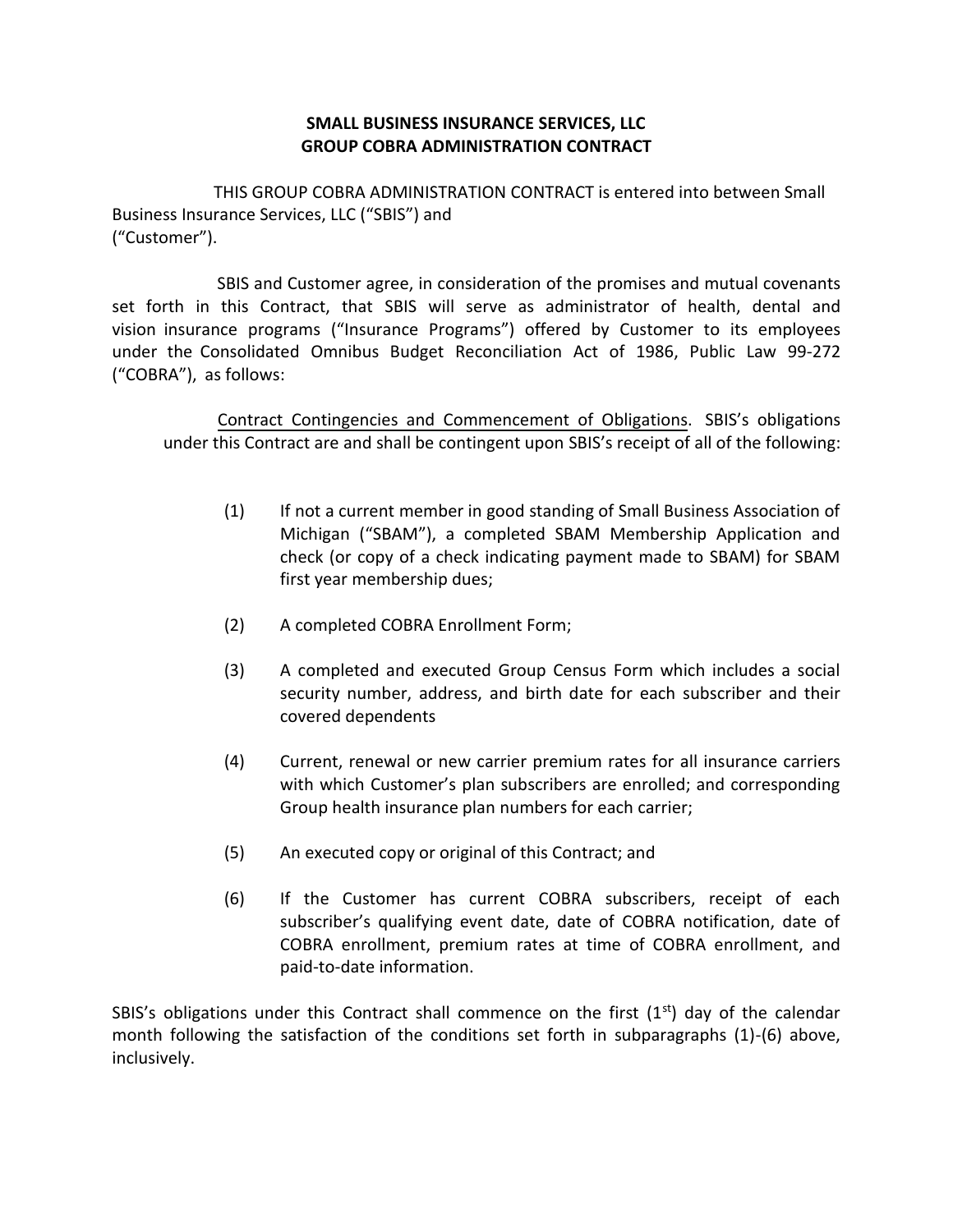## COBRA Administration Fees.

- For companies with up to 25 insured employees = \$70 per month or \$840 per year
- For companies with 26 to 50 insured employees = \$85 per month or \$1,020 per year
- For companies with 51 to 75 insured employees = \$100 per month or \$1,200 per year
- For companies with 76 to 100 insured employees = \$115 per month or \$1,380 per year
- For companies with 101 to 125 insured employees = \$130 per month or \$1,560 per year
- For companies with 126 to 149 insured employees = \$145 per month or \$1,740 per year
- $\triangleright$  For companies with 150 or more insured employees = Requires a quote.

The applicable administration fee will be invoiced to the Customer by SBIS on the 20th day of each calendar month, payable on the first day of the following calendar month. If the Customer fails to pay the administration fee within thirty (30) days after it becomes due, SBIS reserves the right to immediately terminate this Contract and discontinue all COBRA administrative services for Customer.

## Membership and Plan Changes.

- (a) Customer must immediately upon occurrence submit all membership and plan changes (i.e., additions, deletions, coverage changes, health plan premium rate changes, etc.) for its Group Insurance Programs to SBIS via facsimile at 517-483-8225 or Zix email.
- (b) Customer shall provide complete and accurate information on all membership and plan changes. Company understands that SBIS cannot perform its duties under this Contract without accurate and timely information, and that SBIS has no liability to Customer or any covered individual as a consequence of inaccurate or untimely information provided to SBIS by Customer, or its designee. SBIS assumes that all information provided to SBIS by Group or its designee is complete and accurate. SBIS has no obligation to question the completeness or accuracy of the information provided by Customer or its designee. In addition, Customer shall, at least thirty (30) days prior to the effective date of any plan or premium rate change, notify SBIS of such plan or premium rate change.
- (c) SBIS shall be responsible for transmitting or otherwise submitting all Customer Group health plan membership and plan changes to the appropriate health insurer– unless indicated otherwise on the COBRA enrollment form.

. Customer Cooperation. As necessary to assist SBIS with the administration of Customer's COBRA Insurance Programs, Customer shall cooperate with SBIS by providing SBIS with information, documentation and authority relating to Customer's Insurance Programs, insurers and claims administrators.

 SBIS's COBRA Initial Notification Compliance Requirements. If requested by the Customer, upon receipt of a census form in accordance with Paragraph 1, SBIS shall send an initial notification to all Customer's employees, as required by COBRA including the "60-day notice form".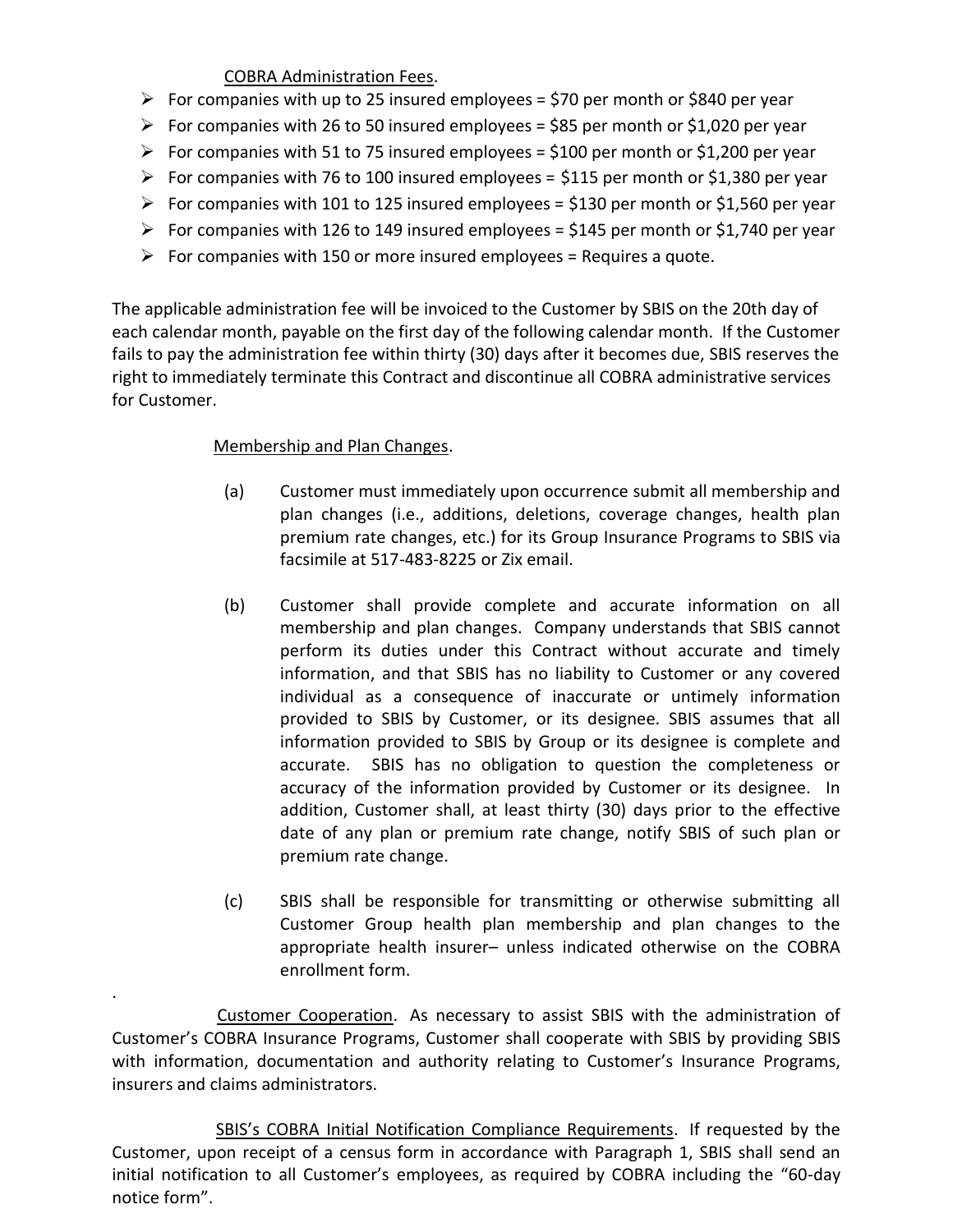SBIS's COBRA Qualifying Event Compliance Requirements. Upon receipt of a complete and accurate membership and/or plan change submitted by Customer in accordance with paragraph 3, SBIS will make a determination as to whether the change constitutes a qualifying event, as that term is defined under COBRA. If the change constitutes a qualifying event, SBIS shall be responsible for handling all COBRA administration relating to the change and the COBRA-eligible employee and qualified beneficiaries, including: providing notice of all COBRA rights and responsibilities, as required under COBRA; maintaining complete and accurate records of all notices, elections and other communications; providing premium due reminders and collecting COBRA premium; and terminating COBRA benefits.

 SBIS Reports to Customer. SBIS will provide online access to WebCOBRA for the Group to view COBRA activity, additionally SBIS will create, print and mail reports pertaining to Customer's COBRA activity.

Indemnification and Liability. Except as otherwise provided in this Contract, SBIS will indemnify and hold Customer, its officers and directors harmless against all direct monetary damages of a compensatory nature to the extent such damages are reasonably ascertainable and only to the extent that such damages are the direct and proximate result of a SBIS breach of administrative responsibilities, as defined in this Contract. Customer agrees to indemnify and hold SBIS, its officers, members, employees, agents, and assigns, harmless from and against all direct monetary damages of a compensatory nature in connection with any action, suit, administrative proceeding or settlement related to the Customer's Group Insurance Programs for which SBIS provides administrative services or to the extent such damages arise from or are related to inaccurate or untimely submission of information to SBIS.

## Waiver and Limitation of Liability.

Notwithstanding any agreement between the parties to the contrary, Customer's failure to reasonably discover or report any discrepancy or error in an SBIS billing statement, an SBIS monthly report, or the administration of services by SBIS within sixty (60) days after the discrepancy or error was made shall constitute a voluntary, knowing and intentional waiver of Customer's rights to hold SBIS liable for any claim, cause of action, or damages arising from the discrepancy or error.

 Limitation of liability: in all circumstances, regardless of whether the discrepancy or error was discovered or reported by Customer, SBIS's liability to Customer or to any third party for any discrepancy or error discovered in an SBIS billing statement, an SBIS monthly report, or the administration of services by SBIS shall be limited to an amount no greater than two (2) months of COBRA premium paid by customer for the covered individual who is the subject of the discrepancy or error.

 Notices. All notices shall be deemed duly given upon delivery if delivered by hand, or upon receipt if sent by United States mail, or upon the party's signature for a receipt if sent by certified mail, or upon receipt if served electronically via SBIS's secure website, or upon a printed verification if sent by facsimile.